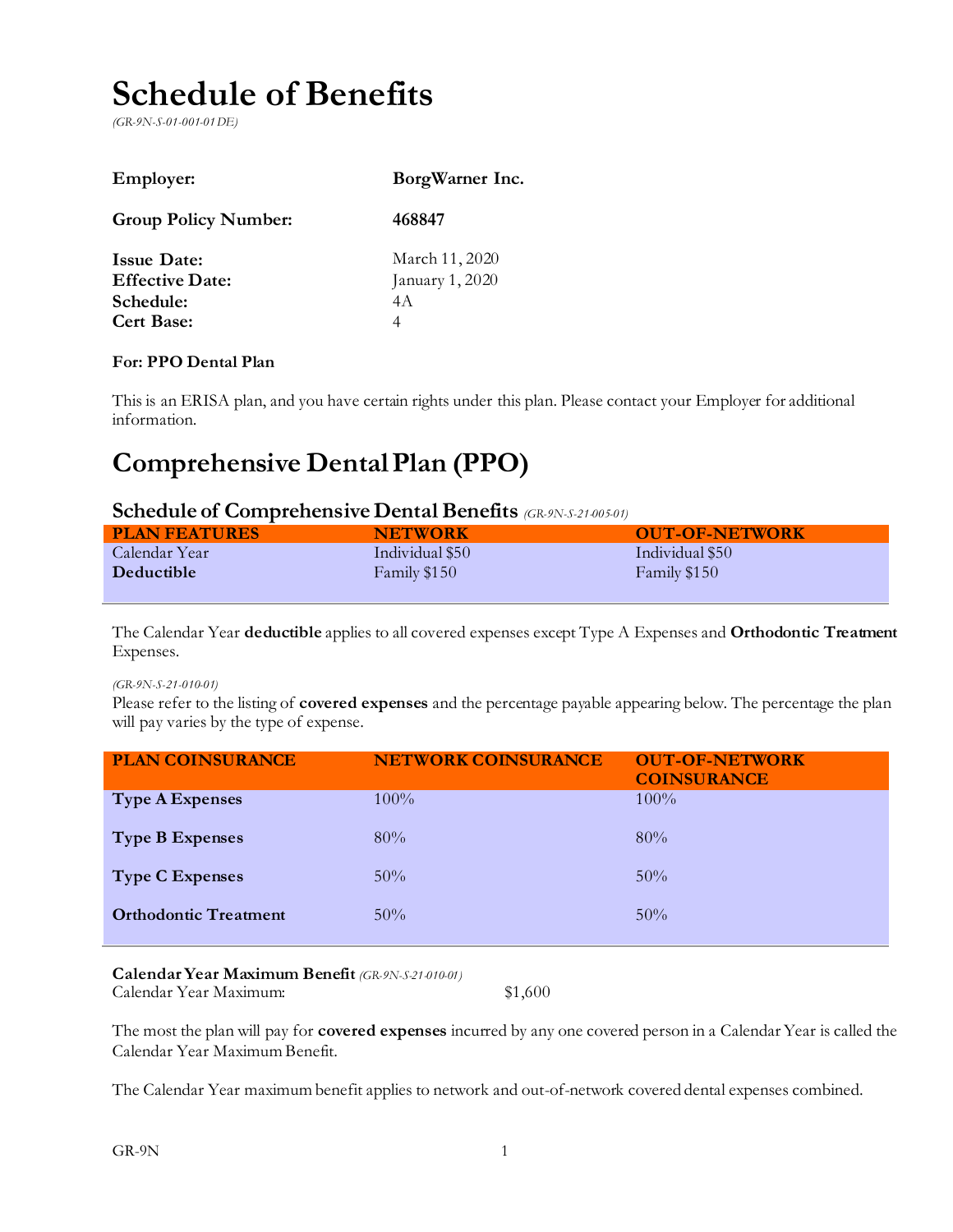#### **Orthodontic Lifetime Maximum Benefit**

Orthodontic Lifetime Maximum: \$1,500

#### **Expense Provisions** *(GR-9N-S-09-05-01 DE)*

#### **The following provisions apply to your health expense plan.**

This section describes cost sharing features, benefit maximums and other important provisions that apply to your Plan. The specific cost sharing features and the applicable dollar amounts or benefit percentages are contained in the attached health expense sections of this *Schedule of Benefits*.

The insurance described in this *Schedule of Benefits* will be provided under Aetna Life Insurance Company's policy form GR-29N.

#### **Keep This Schedule of Benefits With Your Booklet-Certificate.**

#### **Deductible Provisions** *(GR-9N-S-09-05-01 DE)*

#### **Network Calendar Year Deductible**

This is an amount of **network covered expenses** incurred each Calendar Year for which no benefits will be paid. The **network** Calendar Year **deductible** applies separately to you and each of your covered dependents. After **covered expenses** reach the **network** Calendar Year **deductible**, the plan will begin to pay benefits for **covered expenses** for the rest of the Calendar Year.

#### **Out-of-Network Calendar Year Deductible**

This is an amount of **out-of-network covered expenses** incurred each Calendar Year for which no benefits will be paid. The **out-of-network** Calendar Year **deductible** applies separately to you and each of your covered dependents. After **covered expenses** reach the **out-of-network** Calendar Year **deductible**, the plan will begin to pay benefits for **covered expenses** for the rest of the Calendar Year.

**Covered expenses** applied to the **out-of-network deductible** will be applied to satisfy the **network deductible** and **covered expenses** applied to the **network deductible** will be applied to satisfy the **out-of-network deductible**.

#### **Network Family Deductible Limit**

When you incur **network covered expenses** that apply toward the **network** Calendar Year **deductibles** for you and each of your covered dependents these expenses will also count toward the **network** Calendar Year family **deductible** limit. Your **network** family **deductible** limit will be considered to be met for the rest of the Calendar Year once the combined **covered expenses** reach the **network** family **deductible** limit in a Calendar Year.

#### **Out-of-Network Family Deductible Limit**

When you incur **out-of-network covered expenses** that apply toward the **out-of-network** Calendar Year **deductibles** for you and each of your covered dependents these expenses will also count toward the **out-of-network**  Calendar Year family **deductible** limit. Your **out-of-network** family **deductible** limit will be considered to be met for the rest of the Calendar Year once the combined **covered expenses** reach the **out-of-network** family **deductible** limit in a Calendar Year.

**Covered expenses** applied to the **out-of-network deductible** will be applied to satisfy the **network deductible** and **covered expenses** applied to the **network deductible** will be applied to satisfy the **out-of-network deductible**.